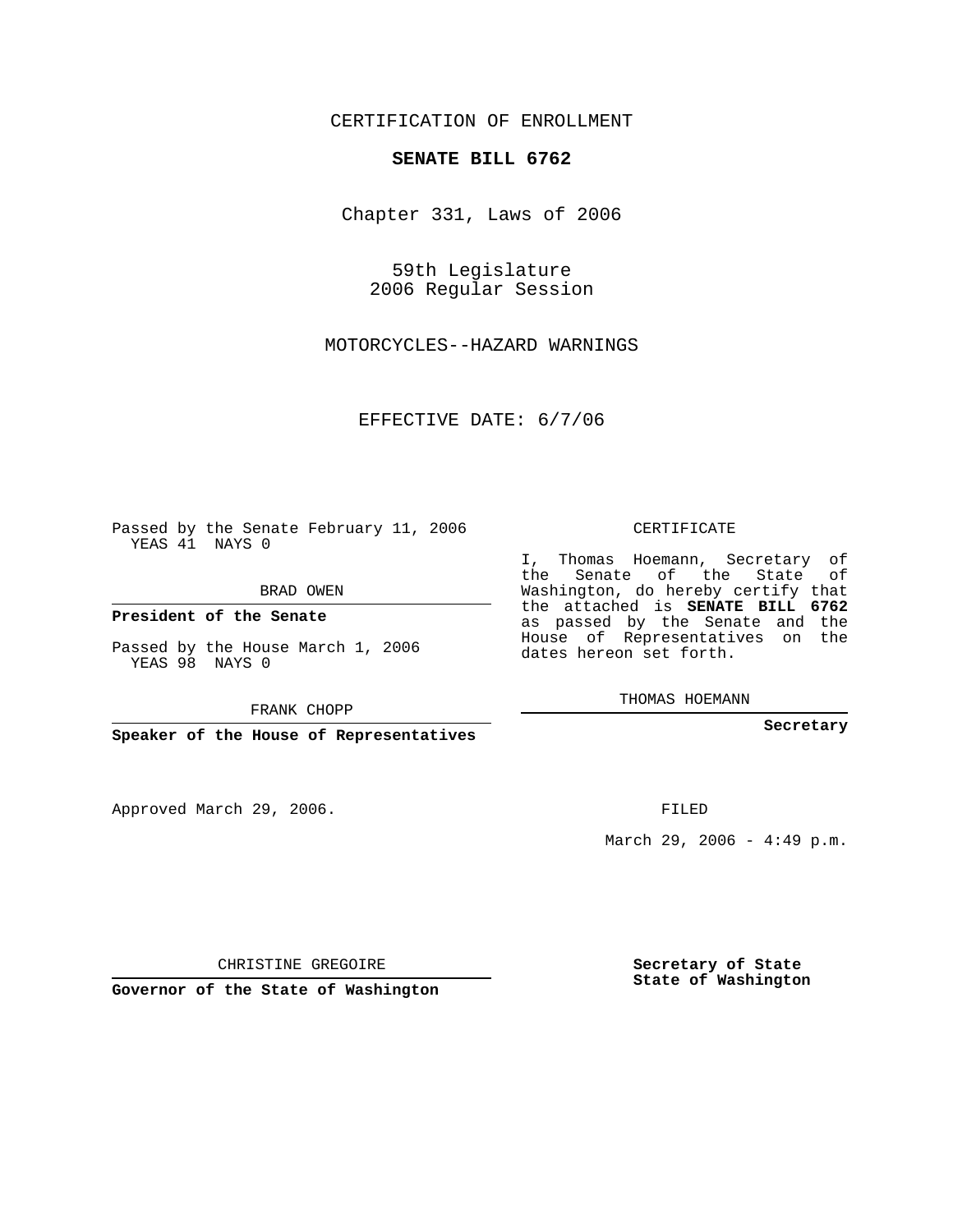## **SENATE BILL 6762** \_\_\_\_\_\_\_\_\_\_\_\_\_\_\_\_\_\_\_\_\_\_\_\_\_\_\_\_\_\_\_\_\_\_\_\_\_\_\_\_\_\_\_\_\_

\_\_\_\_\_\_\_\_\_\_\_\_\_\_\_\_\_\_\_\_\_\_\_\_\_\_\_\_\_\_\_\_\_\_\_\_\_\_\_\_\_\_\_\_\_

Passed Legislature - 2006 Regular Session

**State of Washington 59th Legislature 2006 Regular Session By** Senators Mulliken, Benson, Schoesler and Sheldon Read first time 01/20/2006. Referred to Committee on Transportation.

 AN ACT Relating to limiting the posting of hazards to motorcycles to paved roadways; and reenacting and amending RCW 47.36.200.

BE IT ENACTED BY THE LEGISLATURE OF THE STATE OF WASHINGTON:

 **Sec. 1.** RCW 47.36.200 and 2003 c 355 s 1 and 2003 c 53 s 258 are each reenacted and amended to read as follows:

 (1) When construction, repair, or maintenance work is conducted on or adjacent to a public highway, county road, street, bridge, or other thoroughfare commonly traveled and when the work interferes with the normal and established mode of travel on the highway, county road, street, bridge, or thoroughfare, the location shall be properly posted by prominently displayed signs or flagmen or both. Signs used for posting in such an area shall be consistent with the provisions found in the state of Washington "Manual on Uniform Traffic Control Devices for Streets and Highways" obtainable from the department of transportation.

 (2) If the construction, repair, or maintenance work includes or uses grooved pavement, abrupt lane edges, steel plates, or gravel or earth surfaces, the construction, repair, or maintenance zone must be posted with signs stating the condition, as required by current law,